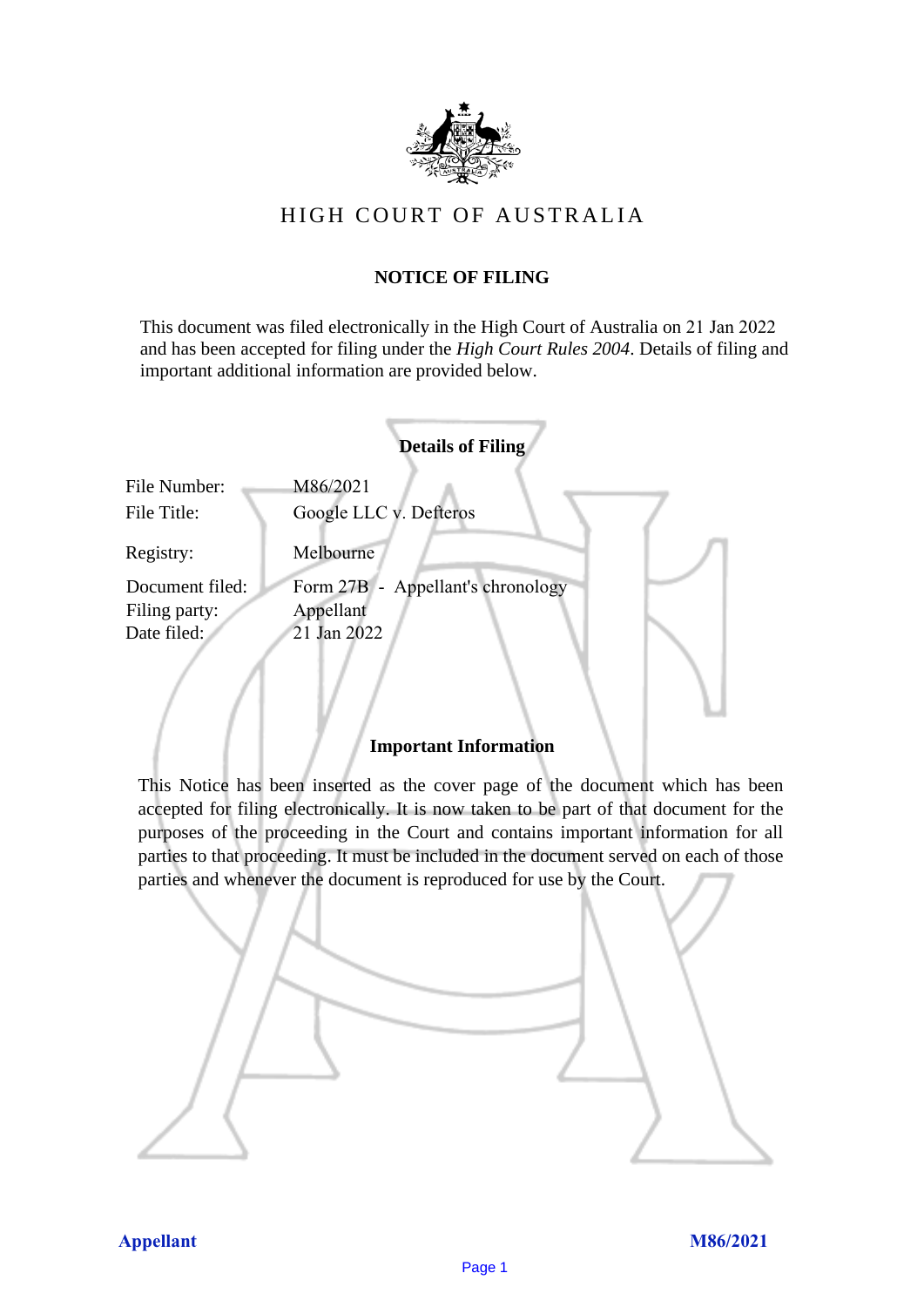### IN THE HIGH COURT OF AUSTRALIA IN THE HIGH COURT OF AUSTRALIA MELBOURNE REGISTRY MELBOURNE REGISTRY

10 **George Defteros** George Defteros Respondent Respondent

### **APPELLANT'S CHRONOLOGY** APPELLANT'S CHRONOLOGY

### **Part I:** Part I:

### **Part II:** Part IT:

| MELBOURNE REGISTRY           | IN THE HIGH COURT OF AUSTRALIA                                                                                                                                                                                                                                                                                                                                  |  |
|------------------------------|-----------------------------------------------------------------------------------------------------------------------------------------------------------------------------------------------------------------------------------------------------------------------------------------------------------------------------------------------------------------|--|
|                              | M86/2021                                                                                                                                                                                                                                                                                                                                                        |  |
| <b>BETWEEN:</b>              | <b>Google LLC</b>                                                                                                                                                                                                                                                                                                                                               |  |
|                              | Appellant                                                                                                                                                                                                                                                                                                                                                       |  |
|                              | and                                                                                                                                                                                                                                                                                                                                                             |  |
|                              | <b>George Defteros</b>                                                                                                                                                                                                                                                                                                                                          |  |
|                              | Respondent                                                                                                                                                                                                                                                                                                                                                      |  |
|                              | <b>APPELLANT'S CHRONOLOGY</b>                                                                                                                                                                                                                                                                                                                                   |  |
| Part I:                      |                                                                                                                                                                                                                                                                                                                                                                 |  |
| $\mathbf{1}$                 | This chronology is in a form suitable for publication on the internet.                                                                                                                                                                                                                                                                                          |  |
| Part II:                     |                                                                                                                                                                                                                                                                                                                                                                 |  |
|                              |                                                                                                                                                                                                                                                                                                                                                                 |  |
|                              |                                                                                                                                                                                                                                                                                                                                                                 |  |
| <b>Date</b>                  | <b>Event</b>                                                                                                                                                                                                                                                                                                                                                    |  |
| 17 June 2004                 | The respondent and Mario Condello were charged with conspiracy to<br>murder and incitement to murder Carl Williams, his father George<br>Williams, and Carl Williams' bodyguard. The respondent was arrested<br>at his office and interviewed by police, before appearing at the<br>Magistrates' Court at Melbourne where he was granted bail (TJ [2];<br>CAB 8 |  |
| 18 June 2004                 | The Age published an article by John Silvester entitled 'Underworld<br>loses valued friend at court' (the Underworld article) (TJ [6], [12];<br>CAB 9, 17-20)                                                                                                                                                                                                   |  |
|                              | The respondent was committed to stand trial (TJ [2]; CAB 8)                                                                                                                                                                                                                                                                                                     |  |
| Early 2005<br>22 August 2005 | The charges against the respondent were withdrawn (TJ [3]; CAB 8)                                                                                                                                                                                                                                                                                               |  |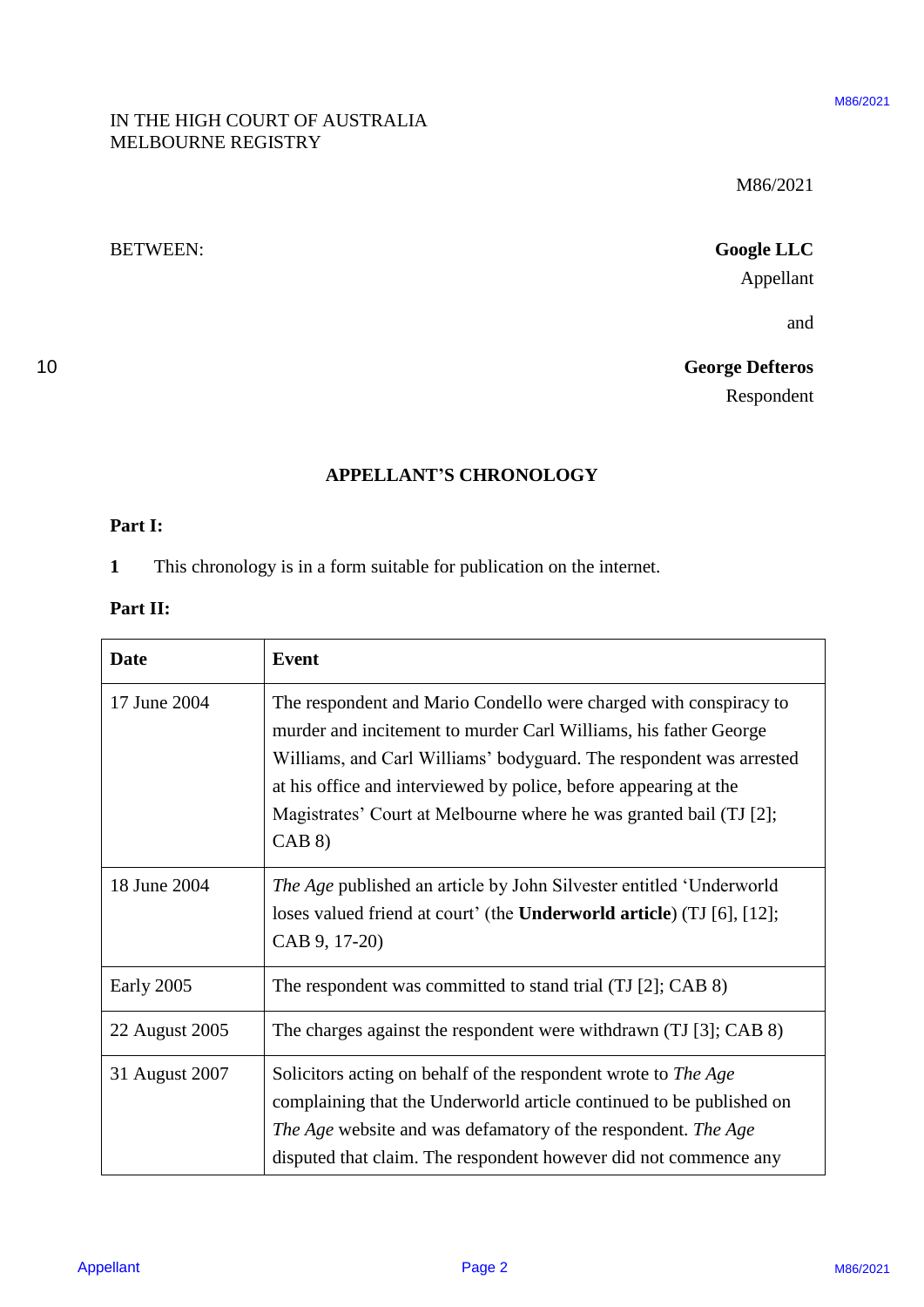| <b>Date</b>     | <b>Event</b><br>proceeding against The Age in relation to its continued publication (TJ<br>$[254]$ - $[255]$ ; CAB 85)                                                                                                                                                                                                                                                                                                 |  |  |
|-----------------|------------------------------------------------------------------------------------------------------------------------------------------------------------------------------------------------------------------------------------------------------------------------------------------------------------------------------------------------------------------------------------------------------------------------|--|--|
|                 |                                                                                                                                                                                                                                                                                                                                                                                                                        |  |  |
| June 2010       | The respondent commenced proceedings in the Supreme Court of<br>Victoria against John Silvester and others as publishers of a book<br>entitled Leadbelly: Inside Australia's Underworld Wars. The book<br>contained a chapter called 'Snakes and Ladders', which was based on<br>the Underworld article (the Leadbelly proceeding) (TJ [276]; CAB 90)                                                                  |  |  |
| September 2010  | The Leadbelly proceeding settled at mediation on terms including that<br>the next reprint of the book would contain a revised chapter and that the<br>respondent released the defendants from all liability in relation to<br>various matters, including 'any article published in The Age, The Age<br>online and/or any Fairfax Media or Fairfax Digital publication'<br>concerning the respondent (TJ [277]; CAB 90) |  |  |
| 4 February 2016 | Kevin Dorey, a solicitor employed by Defteros Lawyers, completed a<br>removal request form on the appellant's website concerning the<br>Underworld article (the Removal Request), which could be reached by<br>clicking on a hyperlink within a search result returned by the appellant's<br>search engine in response to a user's search query 'george defteros' (the<br><b>Search Result</b> ) (TJ [65]; CAB 38-39)  |  |  |
| 9 February 2016 | Rachel Ahn, an employee of the appellant, responded to the Removal<br>Request by requesting a copy of the court order (TJ [209]; CAB 73)                                                                                                                                                                                                                                                                               |  |  |
| 12 March 2016   | Mr Dorey responded to the effect that the matter was settled in a<br>mediation before it proceeded to trial, that the terms of settlement were<br>confidential, but that the publisher had conceded that the article was<br>defamatory and had agreed to remove the article from its website and<br>accordingly from the internet (TJ [209]; CAB 73)                                                                   |  |  |
| 23 March 2016   | Ms Ahn informed Mr Dorey that the appellant had decided not to<br>remove the Underworld article from its Web Search service and<br>encouraged him to resolve the dispute directly with The Age (TJ [210];<br>CAB 73)                                                                                                                                                                                                   |  |  |
| 1 August 2016   | Defteros Lawyers sent a Concerns Notice to the appellant concerning the<br>Underworld article, which, for the first time, identified the imputations<br>of which the respondent complained (CA [32]; CAB 141)                                                                                                                                                                                                          |  |  |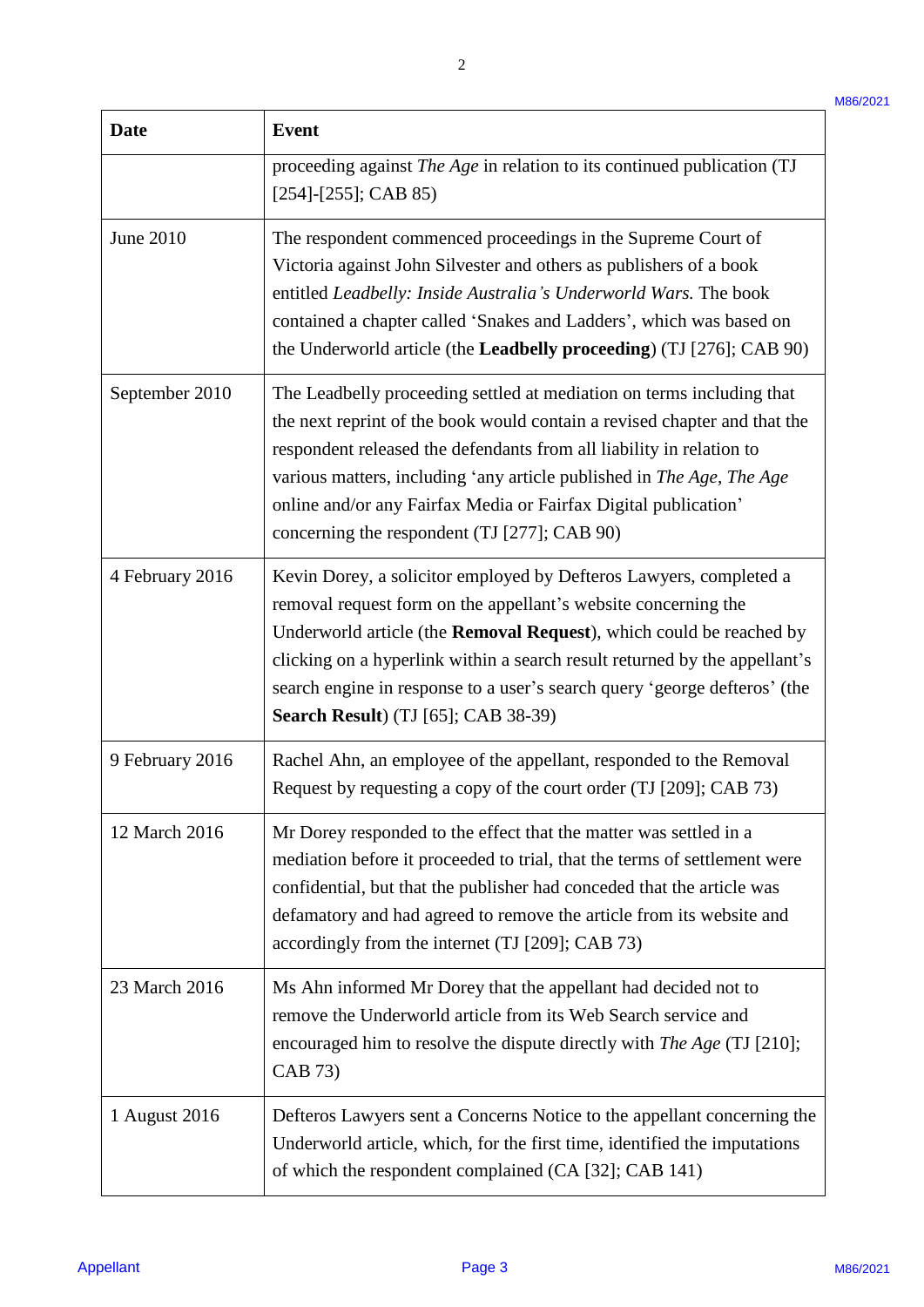| <b>Date</b>                   | <b>Event</b>                                                                                                                                                                                                     |  |  |
|-------------------------------|------------------------------------------------------------------------------------------------------------------------------------------------------------------------------------------------------------------|--|--|
|                               | On the same day, Defteros Lawyers wrote again to The Age concerning<br>the Underworld article (CA [31]; CAB 141)                                                                                                 |  |  |
| 2 December 2016               | The respondent commenced proceedings against the appellant in the<br>Supreme Court of Victoria in relation to the Underworld article (CAB<br>106)                                                                |  |  |
| 24 December 2016              | The Age removed the Underworld article from appearing at the URL to<br>which the Search Result linked (TJ [68], [256]; CAB 39, 85)                                                                               |  |  |
| 13-15, 18-21<br>November 2019 | Trial in the Supreme Court before Richards J (CAB 5)                                                                                                                                                             |  |  |
| 30 April 2020                 | Reasons for judgment published by the Supreme Court (Richards J):<br>Defteros v Google LLC [2020] VSC 219 (CAB 5-105)                                                                                            |  |  |
| 6 May 2020                    | Orders made by the Supreme Court (Richards J) (CAB 106)                                                                                                                                                          |  |  |
| 3 June 2020                   | Reasons published and orders made concerning costs by the Supreme<br>Court (Richards J): Defteros v Google LLC (Costs) [2020] VSC 324<br>(CAB 107-119, 120-121)                                                  |  |  |
| 11 June 2020                  | The appellant filed an application for leave to appeal with the Court of<br>Appeal (CAB 122-130)                                                                                                                 |  |  |
| 27 May 2021                   | Hearing of the application for leave to appeal and the appeal in the Court<br>of Appeal before Beach, Kaye and Niall JJA (CAB 131)                                                                               |  |  |
| 17 June 2021                  | Reasons published and orders made by the Court of Appeal (Beach,<br>Kaye and Niall JJA): Defteros v Google LLC [2021] VSCA 167 (CAB<br>131-236, 237)                                                             |  |  |
| 15 July 2021                  | The appellant filed an application for special leave to appeal with this<br>Court                                                                                                                                |  |  |
| 10 December 2021              | The appellant was granted special leave to appeal to this Court (Kiefel)<br>CJ, Keane and Edelman JJ) from part of the judgment of the Court of<br>Appeal in Defteros v Google LLC [2021] VSCA 167 (CAB 250-251) |  |  |
| 24 December 2021              | The appellant filed a notice of appeal and an application to file an                                                                                                                                             |  |  |